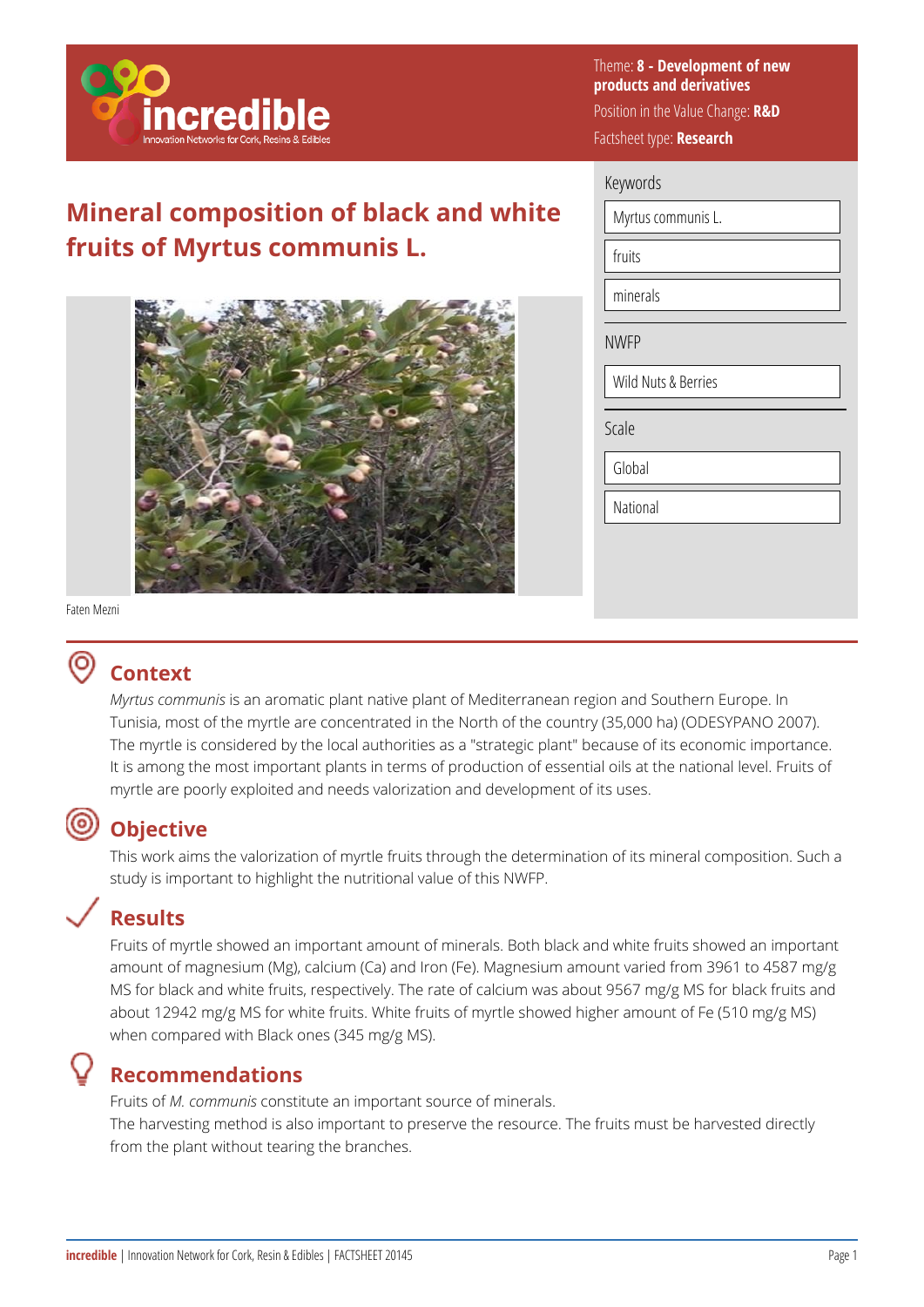# **Impacts and weaknesses**

The valorization of myrtle fruits is important to preserve the resource. The highlight of the nutritional value of This NWFP is likely to the development of its uses in the food sector.

Besides its mineral composition, several other analyses need to be performed such as phenol and lipid composition.

Fruits are known by their astringency. This can be a problem when used in food sector.

### **Future developments**

Fruits of myrtle are edible NWFP. It can be used for the development of alimentary products such as jam, juce….

The astringency of fruits must be minimized to favor their consumption.





### Further information

ODESYPANO : Mhamed NAIJA et Hamed DALY (2007) Etude sur l'association des populations des zones montagneuses et forestières du Nordouest à la promotion de la filière des Huiles Essentielles. Rapport final,

« This project is carried out under the MOBIDOC scheme, funded by the EU through the EMORI program and managed by the ANPR »